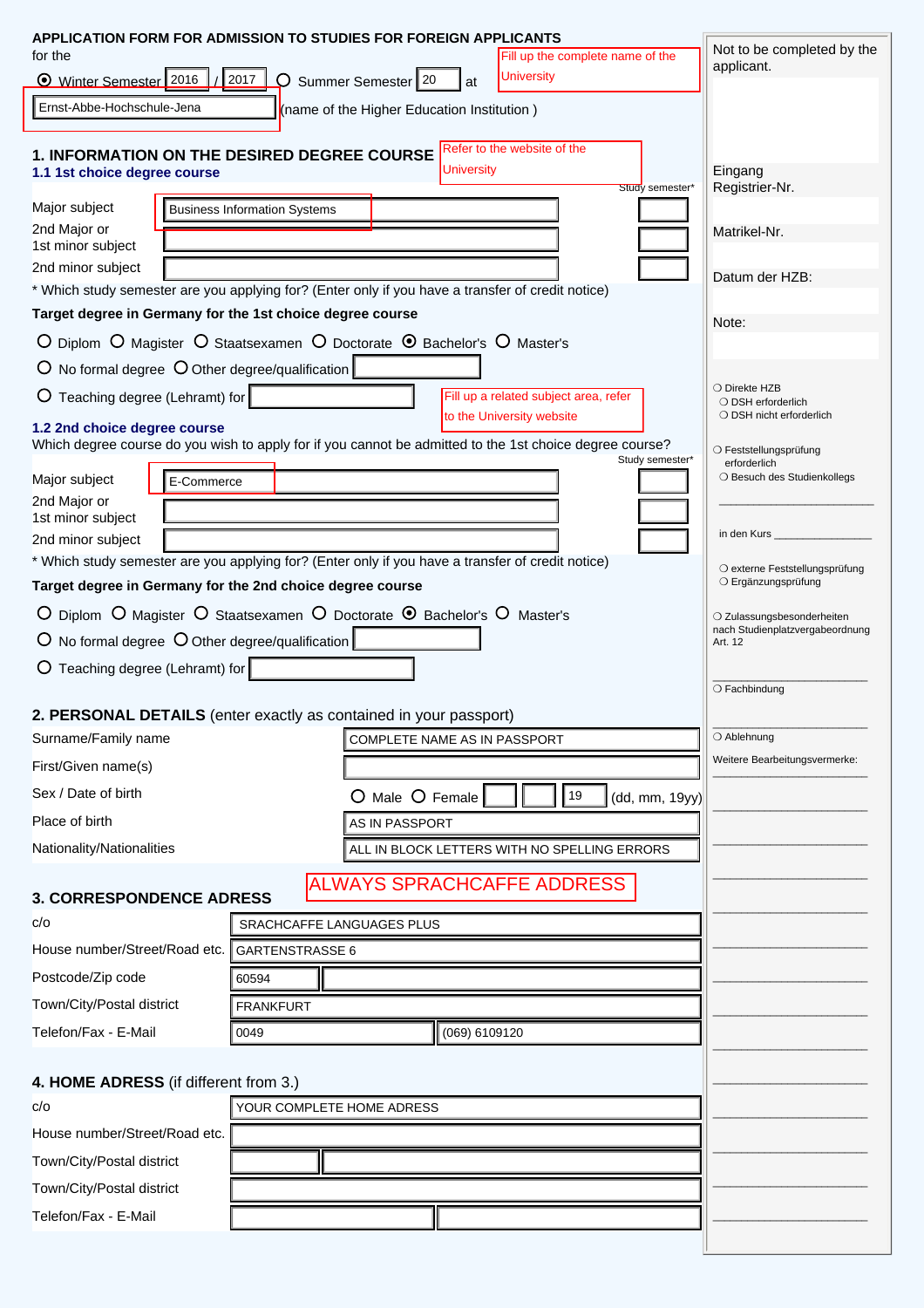#### **5. YOUR EDUCATIONAL BACKGROUND**

All details must be proven by enclosing officially certified/attested certificates/supporting documents and officially certified/attested German or English translations. It is essential that you include these with your application. Important Note. Some higher education institutions (HEIs) do accept certificates/supporting documents in other languages (please observe the detailed information provided by the HEI in question).

(Please write in block capitals)

# **CURRICULUM VITAE**

| <b>Education/Training</b>                                                                                                                                                                           |  | from - to                                           | <b>Details</b>                                              |  |
|-----------------------------------------------------------------------------------------------------------------------------------------------------------------------------------------------------|--|-----------------------------------------------------|-------------------------------------------------------------|--|
| School education (enter study details below)<br>Length of schooling Primary/Elementary<br>school to the end of your schooling                                                                       |  |                                                     | AS PER YOUR CERTIFICATE                                     |  |
|                                                                                                                                                                                                     |  |                                                     |                                                             |  |
|                                                                                                                                                                                                     |  |                                                     |                                                             |  |
|                                                                                                                                                                                                     |  |                                                     |                                                             |  |
| <b>School leaving certificate</b>                                                                                                                                                                   |  | Date                                                | Original name: e.g. baccalaureat, Lise diplomasi, Maturität |  |
|                                                                                                                                                                                                     |  |                                                     | AS PER YOUR CERTIFICATE                                     |  |
|                                                                                                                                                                                                     |  |                                                     | Country                                                     |  |
|                                                                                                                                                                                                     |  |                                                     |                                                             |  |
| Did you take a higher education entrance qualification<br>in the country in which you<br>did your schooling?                                                                                        |  | O Yes O No<br>If yes, please enter<br>date and name | Date<br>Name                                                |  |
|                                                                                                                                                                                                     |  |                                                     |                                                             |  |
| Studienkolleg<br>(preparatory/foundation course)<br>If you attended a Studienkolleg in the Federal Republic of                                                                                      |  |                                                     | LEAVE THIS FIELD BLANK                                      |  |
|                                                                                                                                                                                                     |  |                                                     |                                                             |  |
| Germany or took the Feststellungsprüfung (assessment                                                                                                                                                |  |                                                     |                                                             |  |
| test), please enter the name and place of that Studienkolleg<br>and when and how often you took or attempted the                                                                                    |  |                                                     |                                                             |  |
| Feststellungsprüfung.                                                                                                                                                                               |  |                                                     |                                                             |  |
| Higher education, further education and                                                                                                                                                             |  |                                                     | AS PER YOUR CV                                              |  |
| training, practical training, vocational<br>training in and outside Germany<br>Name of the institution(s), country/-ies, details of the study<br>subject(s), which examinations did you take, which |  |                                                     | FILL UP THE DETAILS OF ANY TRAININGS                        |  |
|                                                                                                                                                                                                     |  |                                                     | OUTSIDE OF SCHOOL                                           |  |
|                                                                                                                                                                                                     |  |                                                     | <b>EXAMINATIONS YOU HAVE GIVEN</b>                          |  |
| qualifications/degrees did you gain? Please also enter<br>any failed tests/exams.                                                                                                                   |  |                                                     |                                                             |  |
|                                                                                                                                                                                                     |  |                                                     |                                                             |  |
| It is important to fill up the<br>details with all exams/                                                                                                                                           |  |                                                     |                                                             |  |
| trainings you have done                                                                                                                                                                             |  |                                                     |                                                             |  |
|                                                                                                                                                                                                     |  |                                                     |                                                             |  |
|                                                                                                                                                                                                     |  |                                                     |                                                             |  |
|                                                                                                                                                                                                     |  |                                                     |                                                             |  |
| Other activities up to the                                                                                                                                                                          |  |                                                     |                                                             |  |
| date of application.                                                                                                                                                                                |  |                                                     |                                                             |  |
| Other activities, projects etc.                                                                                                                                                                     |  |                                                     |                                                             |  |
|                                                                                                                                                                                                     |  |                                                     |                                                             |  |
|                                                                                                                                                                                                     |  |                                                     |                                                             |  |
|                                                                                                                                                                                                     |  |                                                     |                                                             |  |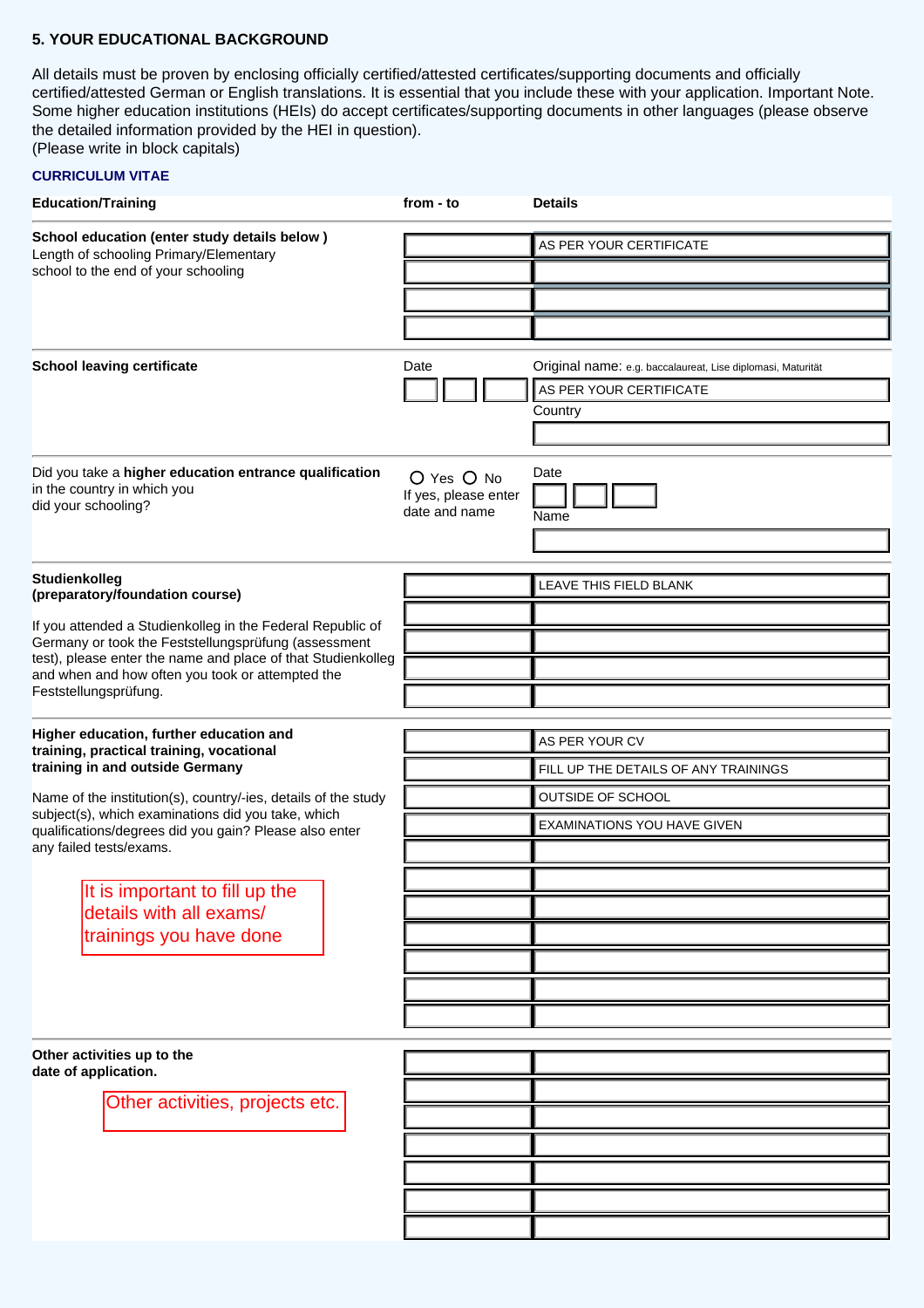# **6. LANGUAGE PROFICIENCY**

| <u>ט. בהוזטטהטב ו ווטו וטובוזט</u>                                                                                                                                                 |                                                      |                                                             |
|------------------------------------------------------------------------------------------------------------------------------------------------------------------------------------|------------------------------------------------------|-------------------------------------------------------------|
| 6.1 German language skills                                                                                                                                                         | If you have not learnt German<br>before, say NO here |                                                             |
| Have your ever learnt German? $\bullet$ Yes $\circ$ No                                                                                                                             |                                                      |                                                             |
| Where Sprachcaffe Frankfurt Which Level A2                                                                                                                                         | How many hours? 1200                                 | If you are a beginner,<br>leave this blank                  |
| Full institution name                                                                                                                                                              | SPRACHCAFFE LANGUAGES PLUS                           |                                                             |
| Full name of the certificate awarded                                                                                                                                               | AS PER ON THE CERTIFICATE                            |                                                             |
| Place and date awarded                                                                                                                                                             | AS PER ON THE CERTIFICATE                            |                                                             |
| Please enclose copies of certificates/supporting documents!                                                                                                                        |                                                      |                                                             |
| Have you ever taken the TestDaF test? $\bigcirc$ Yes $\bigcirc$ No - If yes, please enter levels:                                                                                  |                                                      |                                                             |
| Are you currently attending a German course? $\bullet$ Yes O No<br>If yes, please enter the full institution name.                                                                 |                                                      |                                                             |
| Sprachcaffe Frankfurt                                                                                                                                                              |                                                      | Please enclose copies of certificates/supporting documents. |
| 6.2 Which other language skills do you possess for degree courses which are not instructed in German?<br>$\odot$ English $\odot$ others                                            | Which certificates do you<br>hold in this language?  | Grade:                                                      |
| <b>7. OTHER QUESTIONS</b><br>(in accordance with Art. 12, Section 4 of the State Agreement on the Award of Study Places and corresponding ordinances issued by the federal states) |                                                      |                                                             |
| 7.1 Student support:                                                                                                                                                               |                                                      |                                                             |
| Have you been awarded a scholarship/grant: $O$ Yes $\Theta$ No (Please enclose supporting documents)                                                                               |                                                      |                                                             |
| Other sources of funding (voluntary answer)                                                                                                                                        |                                                      |                                                             |
| 7.2 Have you been granted asylum in the Federal Republic of Germany?<br>$O$ Yes $\Theta$ No - If yes, please enclose supporting documents.                                         |                                                      |                                                             |
| 7.3 Can the degree course you are applying for be studied in your home country?<br>O Yes ONo                                                                                       |                                                      |                                                             |
| 7.4 Are you a member of a German-speaking minority abroad?<br>Which one?<br>$O$ Yes $\odot$ No                                                                                     | documents)                                           | (Please enclose supporting                                  |
| 7.5 Are you taking part in an exchange programme with our higher education institution?<br>Which programme?<br>$O$ Yes $\odot$ No                                                  | Home university                                      |                                                             |
| <b>8. OTHER APPLICATIONS</b>                                                                                                                                                       |                                                      |                                                             |
| Have you ever applied to our higher education institution?                                                                                                                         |                                                      |                                                             |
| $O$ Yes<br>$\sqrt{20}$<br>for the winter semester $\sqrt{20}$<br>Degree course                                                                                                     | O <sub>No</sub><br>for the summer semester 20        |                                                             |
| Please name all other German HEIs to which you have also applied/will apply for the coming semester.                                                                               |                                                      |                                                             |
|                                                                                                                                                                                    |                                                      |                                                             |
|                                                                                                                                                                                    |                                                      |                                                             |
|                                                                                                                                                                                    |                                                      |                                                             |
|                                                                                                                                                                                    |                                                      |                                                             |

## **9. SPECIAL REASONS FOR YOUR CHOICE OF STUDY LOCATION**

If you have any special reasons for wishing to take up your studies at a particular higher education institution, please specify that HEI and your reasons (if necessary, use an extra sheet).